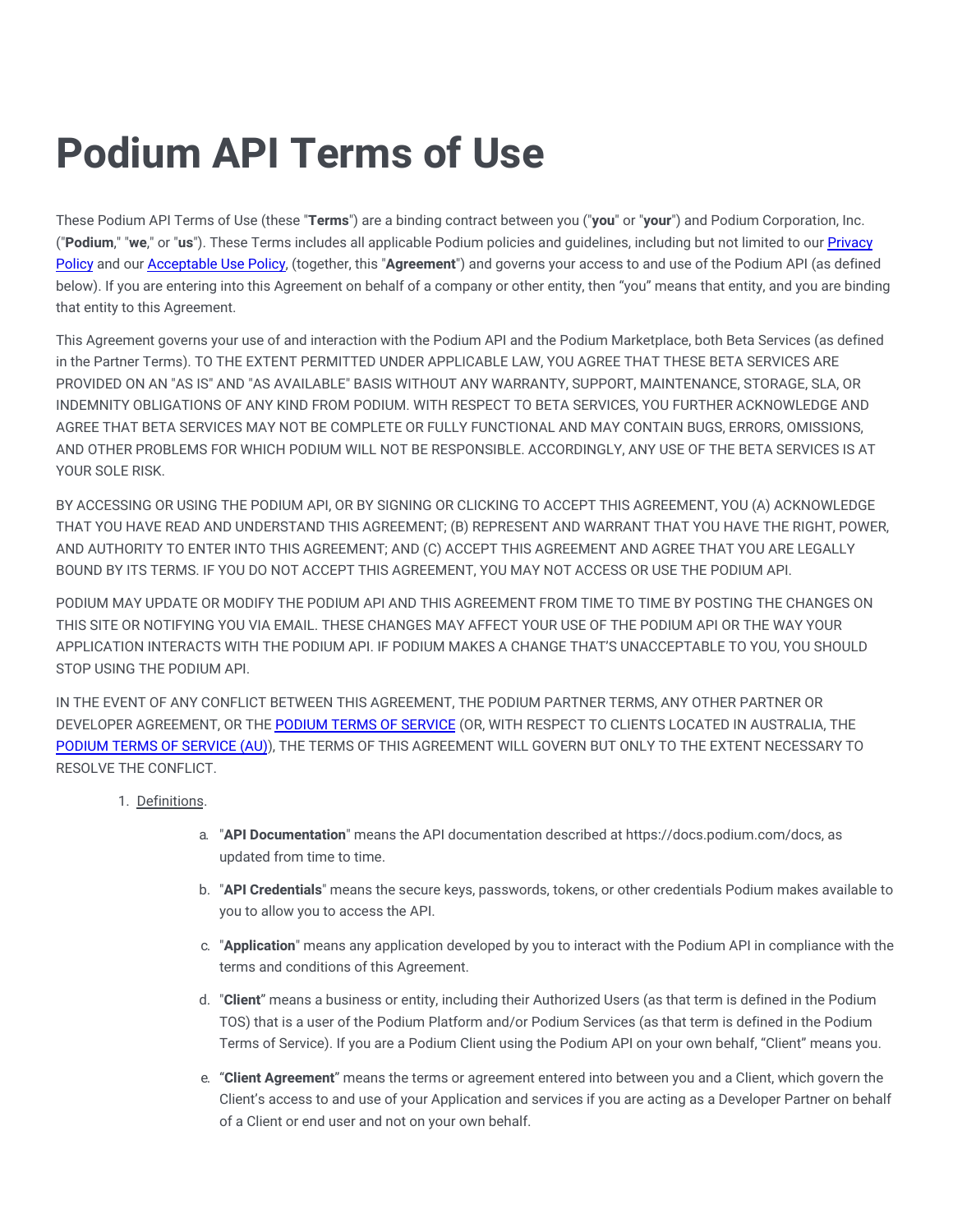- f. "**Client Data"** means any data, content, or other information, including but not limited to any personal information or sensitive personal information, owned by or relating to a Client or their Customers. Client Data may include Customer Data.
- g. "**Customer**" means any individual or entity that is a client, customer, or patient of a Client, or that is a potential client, customer, or patient of a Client.
- h. "**Customer Data"** means data related to the identity, characteristics, and activities of Customers, collected or submitted to or via the Podium Platform by Client or by Customer(s).
- i. "**Developer Partner**" means a partner who develops an Application or otherwise accesses, connects to, or uses the Podium APIs.
- j. "**Developer Portal**" means portal, available at https://developer.podium.com/, by which a partner may sign up to become a Developer Partner and access related materials and documentation.
- k. "**HIPAA**" means the Health Information Technology for Economic and Clinical Health Act of 2009 (the "HITECH Act"), the Administrative Simplification section of the Health Insurance Portability and Accountability Act of 1996, as codified at 42 U.S.C. §1320d through d-8, as amended from time to time, and the requirements of any regulations promulgated under either the HITECH Act or HIPAA, including, without limitation, the federal privacy regulations as contained in 45 C.F.R. Parts 160 and 164, the federal security standards as contained in 45 C.F.R. Parts 160 and 162, and the federal standards for electronic transactions contained in 45 C.F.R. Parts 160, all as may be amended from time to time.
- l. "**Partner Terms**" means the Podium Partner Program Terms and [Conditions](https://partner-terms.podium.com/#partnerstos).
- m. "**Podium API**" means the Podium public application programming interface and any API Documentation or other API materials made available by Podium via Podium.com [\(https://www.podium.com/](https://www.podium.com/)) including all of its related applications, dashboards, platforms, or other web locations (individually and collectively, the "**Website"**) or otherwise in writing. The Podium API is a Beta Service as defined in the Partner Terms.
- n. "**Podium Data**" means any data, content, or other information owned by or relating to Podium.
- o. "**Podium Marks**" means Podium's proprietary trademarks, trade names, branding, or logos made available for use in connection with the API pursuant to this Agreement.
- p. "**Podium Platform**" means Podium's software-as-a-service and Payments platform as described on the Website or other written documentation provided to you by Podium, and all related services, applications, and technology.
- q. "**Podium Marketplace**" means the mechanism by which Clients can view, access, install, and purchase (as applicable) your Application. The Podium Marketplace is currently a Beta Service (as defined in the Partner Terms.
- r. "**Podium TOS**" means the [Podium](https://legal.podium.com/#termsofservice-us) Terms of Service or, with respect to Clients located in Australia, the [Podium](https://www.podium.com.au/terms-and-conditions/) Terms of Service (AU).
- s. "**Territory"** means the United States, Canada, and Australia.

# 2. Access to and use of the Podium API Access.

a. Podium API License.

(i) Subject to and conditioned on your compliance with this Agreement, Podium grants you a limited, revocable, non-exclusive, non-transferable, non-sublicensable license during the term of the Agreement to access and use the Podium API solely to develop, implement, and provide your Application that will communicate and interoperate with the Podium Platform. You acknowledge that there are no implied licenses granted under this Agreement. We reserve all rights that are not expressly granted. You may not use the Podium API or any Podium Marks for any other purpose without our prior written consent.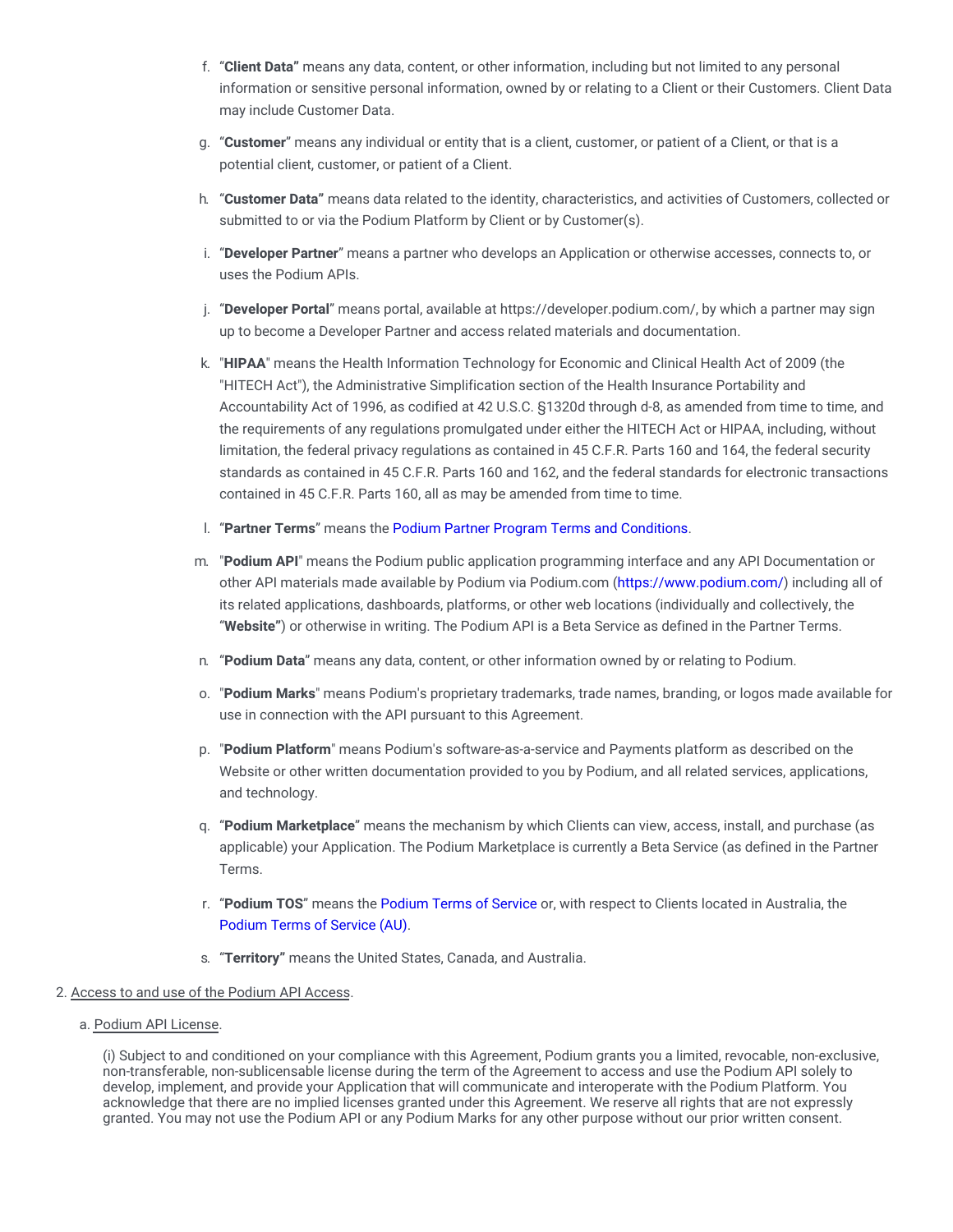### b. Access to the Podium API.

(i) Approval and API Credentials. In order to access and use the Podium API, you must receive express approval from Podium and you must obtain API Credentials through the registration process set in Podium's sole discretion. Podium may deny you access to the Podium API for any reason. You may not share your API Credentials with any third party (other than a subcontractor as expressly authorized in this Agreement), you must keep your API Credentials and all log-in information secure at all times, and you must use the API Credentials as your sole means of accessing the Podium API. Your API access and API Credentials may be revoked at any time by Podium.

(ii) Compliance with Laws. In accessing or using the Podium API, or in developing, implementing, or distributing your Application, you will comply with all terms and conditions of this Agreement and all guidelines, standards, and requirements that may be posted on the Website or which Podium communicates to you in writing from time to time. You will also, at all times, comply with all applicable state, federal, and international laws, rules, and regulations, including but not limited to the Federal Trade Commission's Telemarketing Sales Rule, the Telephone Consumer Protection Act of 1991, the Health Insurance Portability and Accountability Act of 1996, the Gramm-Leach-Bliley Act of 1999, the CAN-SPAM Act, Do Not Call rules and prohibitions, Canada's Anti-Spam Legislation ("CASL"), the California Consumer Privacy Act, the California Privacy Rights Act, and other data privacy laws. To the extent the Podium API is subject to US export control laws, including the Export Control Reform Act and its associated regulations, you will not, directly or indirectly, export, re-export, or release the Podium API to, or make the Podium API accessible from, any jurisdiction or country to which export, re-export, or release is prohibited by law, rule, or regulation. You will comply with all applicable federal laws, regulations, and rules, and complete all required undertakings (including obtaining any necessary export license or other governmental approval), prior to exporting, re-exporting, releasing, or otherwise making the Podium API available outside the US.

(iii) API Limits. Podium may, in its own discretion, set and enforce limits applicable to your use of the Podium API, which it may communicate to you via the API Documentation or otherwise in writing. You must not attempt to circumvent any such limits. Any use above the standard limits set by Podium must be expressly approved by Podium in writing in advance.

(iv) Use of a Subcontractor. You may not use a subcontractor in developing, implementing, or providing your Application unless such subcontractor has agreed in writing to comply with terms at least as restrictive as the provisions of this Agreement. You are responsible for ensuring that any subcontractor you use in relation to the Podium API complies with the terms of this Agreement, and you will remain fully liable to Podium and Clients for any breach of this Agreement by your subcontractor. You will provide a complete list of your subcontractors upon request by Podium or Client(s), as applicable.

(v) Developer Partners. To the extent you are accessing or using the Podium API as a Developer Partner, and not for your own personal benefit as a Podium Client, you are also subject to and hereby agree to the applicable provisions of the Partner Terms.

c. Podium API Use Restrictions. Except as expressly authorized under this Agreement or otherwise in writing by Podium, you will not:

(i) access or use the Podium API to distribute data, develop content, or develop an Application except for your use or a Client's use in connection with the Podium Platform:

(ii) copy, modify, or create derivative works of the Podium API, in whole or in part;

(iii) rent, lease, lend, sell, license, sublicense, assign, distribute, publish, transfer, or otherwise make available the Podium API;

(iv) reverse engineer, disassemble, decompile, decode, adapt, or otherwise attempt to derive or gain access to any software component of the Podium API, in whole or in part;

(v) remove any proprietary notices from the Podium API;

(vi) use the Podium API in any manner or for any purpose that infringes, misappropriates, or otherwise violates any intellectual property right or other right of any person, or that violates any applicable law or would cause Podium or our Client(s), as applicable, to violate any applicable law;

(vii) combine or integrate the Podium API with any software, technology, services, or materials not authorized by Podium;

(viii) design or permit your Application to disable, override, or otherwise interfere with any Podium-implemented communications to end users, consent screens, user settings, alerts, warning, or the like;

(ix) use the Podium API in any of your Application to replicate or attempt to replace the user experience of the Podium Platform;

(x) use the Podium API in any way that would violate [Podium's](https://legal.podium.com/#termsofservice-us) Terms of Service, if used by a Podium Client, or develop, implement, or distribute any Application that would cause or permit a Client to use the Podium Platform in a manner that would violate Podium's Master Terms of Service;

(xi) offer or distribute the Application outside the Territory;

(xii) process or transmit any Podium Data or Client Data outside the Territory, or outside any limited scope of the Territory as you have otherwise been authorized by Podium or the Client, as applicable;

(xiii) attempt to cloak or conceal your identity of Your Applications when requesting authorization to use the Podium API; or

(xiv) use the Podium API in connection with or to promote any products, services, or materials that constitute, promote, or are used primarily for the purpose of dealing in spyware, adware, or other malicious programs or code, counterfeit goods, items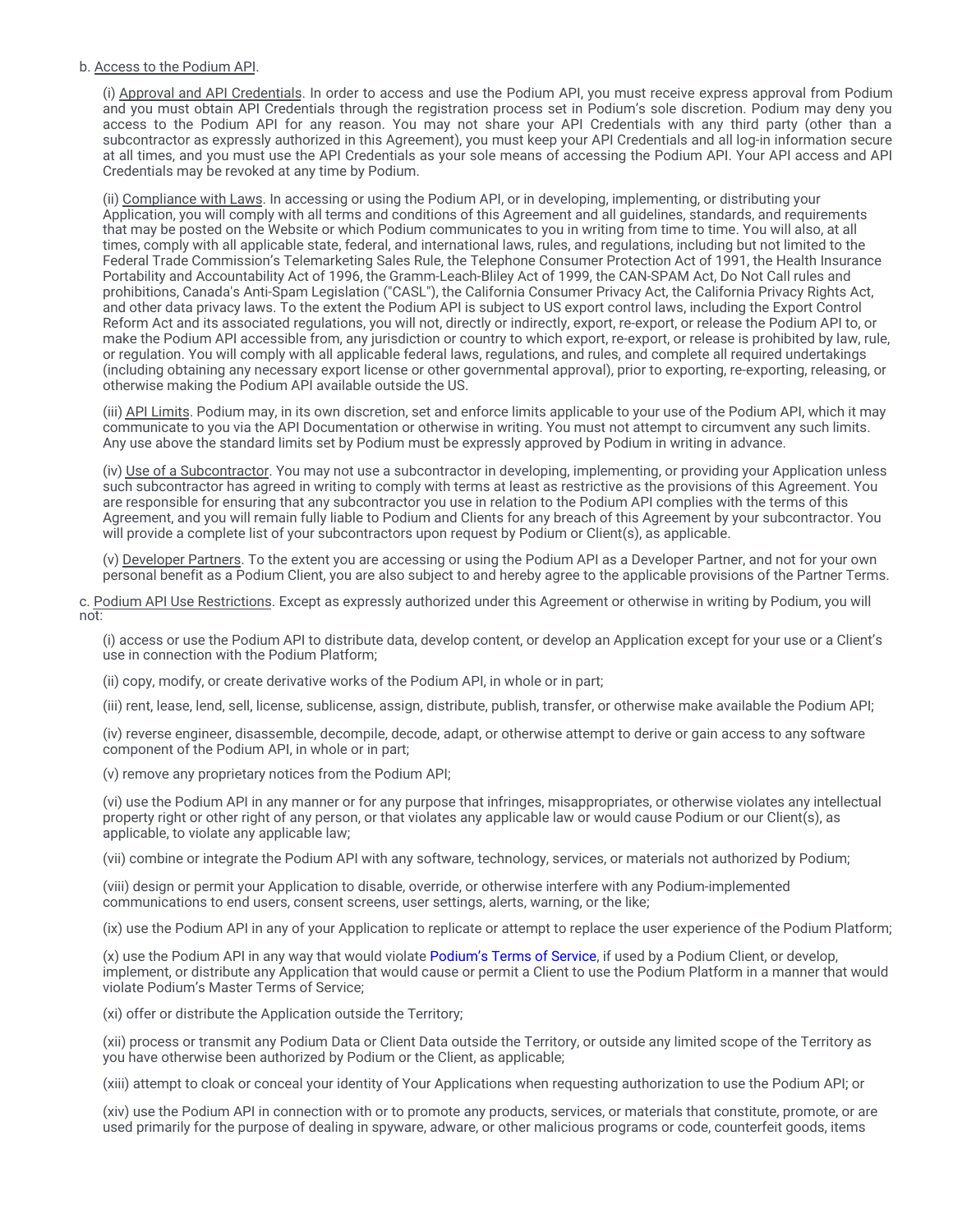subject to U.S. embargo, unsolicited mass distribution of email ("spam"), multi-level marketing proposals, hate materials, hacking, surveillance, interception, or descrambling equipment, libelous, defamatory, obscene, pornographic, abusive, or otherwise offensive content, stolen products, and items used for theft, hazardous materials, or any illegal activities or that would otherwise violate Podium's [Acceptable](https://legal.podium.com/#aup-us) Use Policy.

# 3. Your Application.

a. Obligation to Monitor. You agree to monitor the use of your Application for any activity that violates applicable laws, rules, and regulations or any terms and conditions of this Agreement, including any fraudulent, inappropriate, or potentially harmful behavior, and promptly restrict any offending users of your Application from further use of your Application. You agree to provide a resource for users of your Application to report abuse of your Application.

b. Responsibility for Users. As between you and us, you are responsible for all acts and omissions of your Client or other end users in connection with your Application and their use of the Podium API, if any. You agree that you are solely responsible for posting any privacy notices and obtaining any consents and authorizations from your Client or other end users required under applicable laws, rules, regulations, and Section 7(a)(ii) of this Agreement for their use of your Application. You are further responsible to provide the terms of use of your Application, which are applicable to your Client or other end users, pursuant to Section 7(a)(i) of this Agreement.

## c. Podium Marketplace.

(i) Your Application will not be published or otherwise made available in the Podium Marketplace unless and until you have submitted to Podium all documentation requested by Podium and Podium has reviewed such documentation and provided you written notice that your Application has been approved for addition to the Podium Marketplace. Your Application may be approved or denied for addition to the Podium Marketplace in Podium's sole discretion. Once approved and listed on the Podium Marketplace you will be subject to the applicable terms of the Podium Marketplace Terms of Service then in effect.

# 4. No Support; Updates.

This Agreement does not entitle you to any support from Podium for the Podium API. You acknowledge that we may update or modify the Podium API from time to time and at our sole discretion (in each instance, an "**Update**"), and may require you to obtain and use the most recent version of the Podium API. Updates may adversely affect how your Application communicates with the Podium Platform. You are required to make any changes to the Application that are required for integration as a result of such Update at your sole cost and expense. Your continued use of the Podium API following an Update constitutes binding acceptance of the Update.

# 5. Podium Rights.

a. Collection and Use of Your Information. We may collect certain information through the Podium API or the Podium Platform about you or any of your employees, contractors, agents, or users. By accessing, using, or providing information to or through the Podium API or the Podium Platform, you consent to all actions taken by us with respect to your information in compliance with this Agreement, the then-current version of our Privacy Policy, and applicable data protection requirements, available at Podium.com. You also agree that Podium may send you emails and text messages, including transactional, operational, and marketing messages, possibly using automated technology, to the email or phone number you provide. Message and/or data rates may apply to such messages, and you may opt out at any time. You will keep your contact information up to date and will notify Podium immediately in the event that your contact information changes.

b. Monitoring; Auditing. You agree that Podium may monitor your use of the Podium API to confirm your compliance with your obligations under this Agreement and to improve the Podium API, the Podium Platform, and the user experience of the Podium API and Podium Platform. You also understand and agree that Podium will have the right to audit your Application, systems, and associated records to confirm your compliance with this Agreement. Upon our request, you will provide reasonable assistance to Podium to allow us to perform these monitoring and auditing functions. You will also ensure that if you use a subcontractor in relation to the Podium API or to develop, implement, or provide your Application, that the subcontractor agrees in writing to this same obligation.

# 6. Intellectual Property Ownership; Feedback.

a. IP Ownership. You acknowledge that, as between you and us, (a) we own all right, title, and interest, including all intellectual property rights, in and to the Podium API, the Podium Platform, and the Podium Marks; and (b) you own all right, title, and interest, including all intellectual property rights, in and to your Applications, except to the extent the Application is built by or for Podium or as otherwise stated in this Agreement or another writing mutually agreed to by and between you and Podium. Additionally, to the extent applicable, as between you and Podium, Podium will own all right, title, and interest in any Client Data that Podium receives as a result of a Client's use of an Application, subject to the applicable terms between Podium and the Client, including Podium's Privacy Policy. You will use commercially reasonable efforts to safeguard the Podium API and Podium Marks (including all copies thereof) from infringement, misappropriation, theft, misuse, or unauthorized access. You will promptly notify us if you become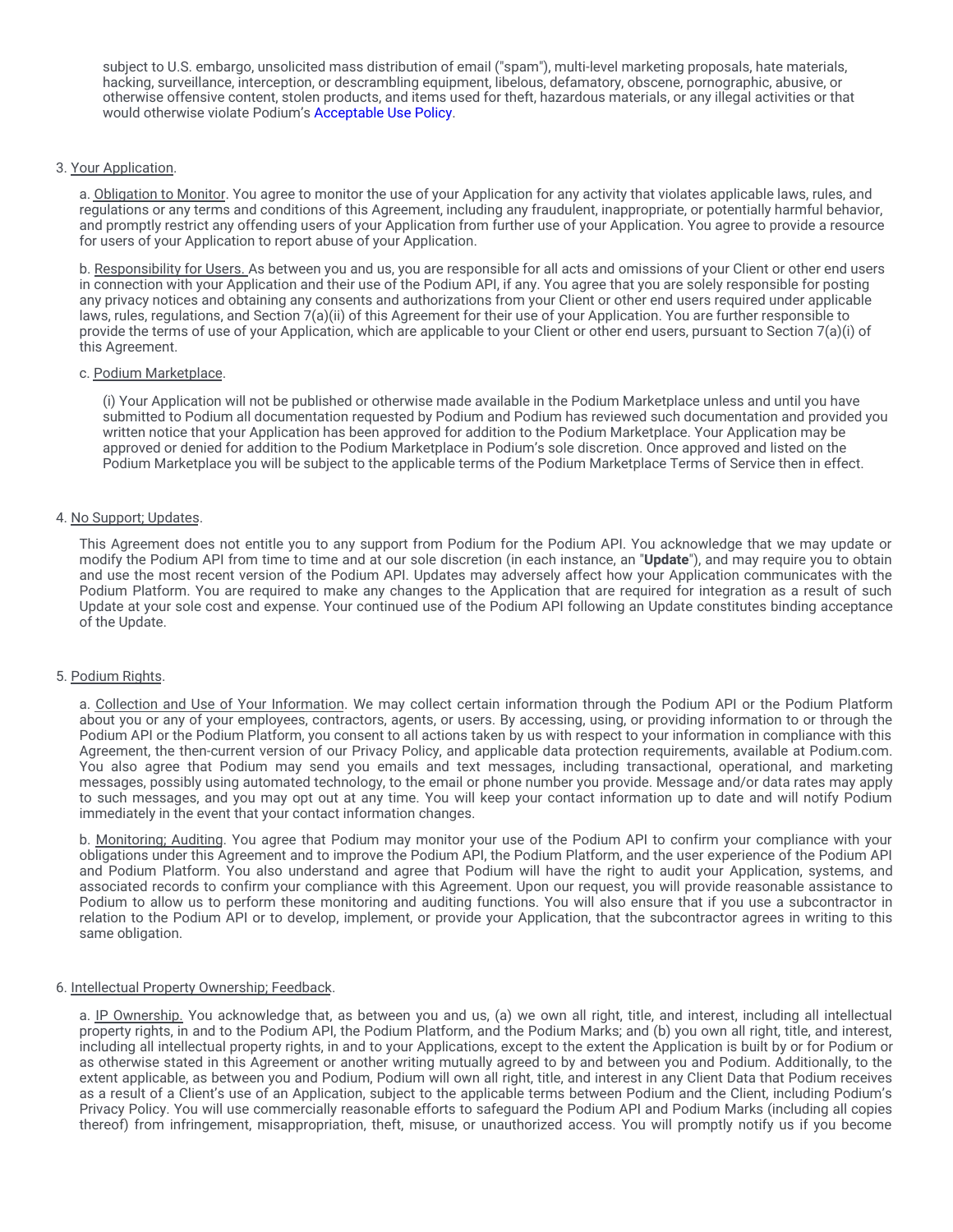aware of any infringement of any intellectual property rights in the Podium API and Podium Marks and will fully cooperate with us, in any legal action taken by us to enforce our intellectual property rights.

b. Your Marks. You hereby grant Podium a non-exclusive, royalty free license during the term of the Agreement to use your trademarks, service marks, and trade names for the purposes of advertising, promoting, merchandising, marketing, and otherwise communicating to Clients, Customers, and other third parties regarding your Application and/or services.

c. Podium Marks. Podium hereby grants you a limited, revocable, non-exclusive, non-transferable, non-sublicensable license during the term of the Agreement to display the Podium Marks solely in connection with the use of the Podium API and your Application. You may not use the Podium Marks: (a) in any way that is misleading or disparaging; (b) in a way that implies that Podium endorses, sponsors, approves, or is in any way responsible for your Application or the services you provide (unless otherwise expressly authorized by Podium in writing); (c) in violation of any provision of this Agreement or any applicable law; or (d) in a manner that does not comply with any branding guidelines we post on our Website or otherwise notify you of in writing. You must stop using the Podium Marks immediately upon termination or otherwise upon our request. You agree that your use of the Podium Marks in connection with this Agreement will not create any right, title, or interest in or to the Podium Marks in favor of you, and all goodwill associated with the use of the Podium Marks will inure to the benefit of Podium.

d. Feedback. If you or any of your employees, contractors, or agents sends or transmits any communications or materials to us by mail, email, telephone, or otherwise, suggesting or recommending changes to the Podium API, the Podium Platform, or the Podium Marks, including without limitation, new features or functionality relating thereto, or any comments, questions, suggestions, or the like ("**Feedback**"), all such Feedback is and will be treated as non-confidential. You hereby assign to us on your behalf, and on behalf of your employees, contractors, and agents, all right, title, and interest in, and we are free to use, without any attribution or compensation to you or any third party, any ideas, know-how, concepts, techniques, or other intellectual property rights contained in the Feedback, for any purpose whatsoever, although we are not required to use any Feedback.

e. Competitive or Similar Materials. In no event will Podium be precluded from discussing, reviewing, developing for itself, having developed, acquiring, licensing or developing for third parties, or marketing and distributing, materials which are competitive with an Application or other products or services provided by you, irrespective of their similarity to your current products or products that you may develop.

## 7. Privacy and Security.

## a. Client Agreement and Privacy Policy.

(i) Client Agreement. Before you access or use any Client Data or any Client Account (other than your own if you are a Client using the Podium API on your own behalf), you must, by way of a legally valid Client Agreement, obtain all necessary permissions, authorizations, and consents from each Client or end user, as the case may be, to access and use their Client Account and Client Data via the Podium API, your Application, and services. The Client Agreement for each Client must include provisions that are at least as protective as those contained in this Agreement. The Client Agreement must also include provisions informing the Client that:

(A) Podium will not be responsible for any support or assistance relating to your Application or services (unless Podium has expressly stated otherwise in writing);

(B) You, not Podium, are solely responsible for your Application, your related services, and for any liability or damages that arise out of a Client's authorized use of the Application; and

(C) The provisions of your Client Agreement govern the scope of your access and use rights with respect to the Client's Data and Account.

(ii) Privacy Policy. You must maintain, and your Application must display, a legally compliant privacy policy detailing the data and information you'll collect from any Client or user when they use your Application, and you agree that you will only use such data and information as expressly authorized by the Client in each case.

(iii) Protected Health Information. To the extent you or your Application or services will access or use any Client Protected Health Information ("PHI") as that term is defined under HIPAA, you represent and warrant that you will execute a legally valid Business Associate Agreement ("BAA") with each applicable Client prior to using or accessing their PHI via the Podium API and your Application. You will only use such data as authorized under the BAA and HIPAA and will remain fully liable for any violations with respect to PHI.

b. Security. You will implement and maintain a security program designed to prevent the unauthorized access, use, or disclosure of any of the data you access or use via the Podium API and in developing, implementing, and distributing your Application and related services. Your security program must include appropriate administrative, physical, and technical safeguards that meet or exceed industry standards, according to the nature and scope of the data you use or access via the Podium API, and which is. You will also ensure that any subcontractor you use in relation to the Podium API also agrees to comply with this provision. You also represent and warrant that any Applications you develop or distribute using the Podium API or Podium Marketplace will not contain any security vulnerabilities. If you are using the Podium API for security testing purposes, you also agree that you will adhere to Podium's testing policy outlined in our [Vulnerability](https://www.podium.com/vulnerability-policy/) Disclosure Policy.

(i) Data Breach and Notification. In the event of any actual or suspected unauthorized access, use, disclosure, loss, or processing of Podium Data or Client Data ("Data Breach") you will notify Podium in writing immediately (but no later than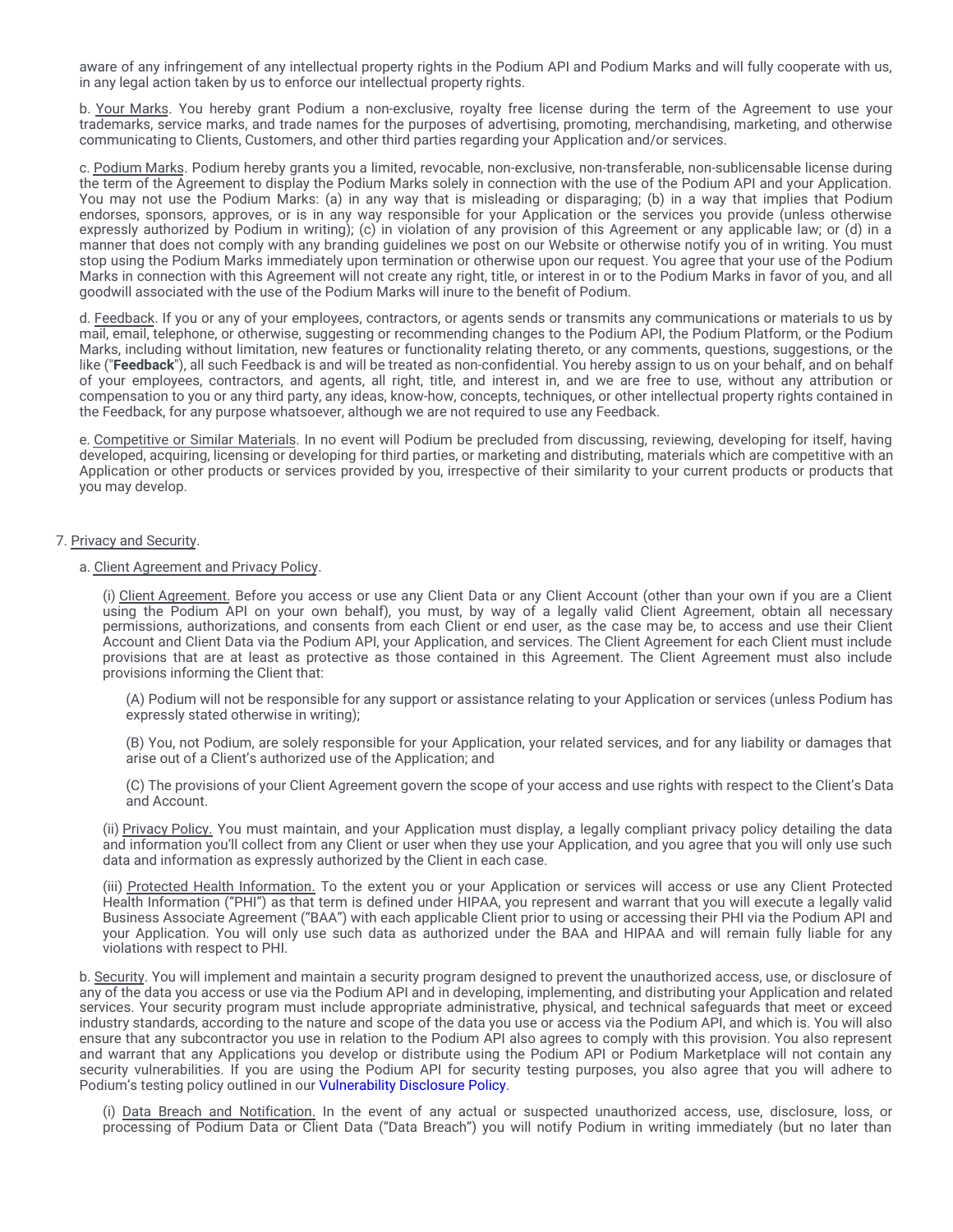twenty-four (24) hours) upon discovering the Data Breach. Upon becoming aware of any Data Breach, you will, at your own expense, work to immediately mitigate the effects of the Data Breach, correct any flaws or deficiencies that contributed to the Data Breach, and cooperate fully with Podium, including providing any and all information Podium requests relating to the Data Breach. You will also, at your own expense, provide all notifications to Clients, end users, and any other parties affected by the Data Breach as required by law and your contractual obligations to the affected parties.

(ii) Deletion. Except as necessary to comply with your obligations under applicable law, you must immediately delete all Client Data: (a) upon request from the Client; and (b) upon termination of this Agreement or revocation of your access to the Podium API.

# 8. Confidentiality

a. Obligation of Confidentiality. Except as otherwise expressly permitted in this Agreement, each party (as the receiving party) must: (a) hold in confidence and not disclose the other party's Confidential Information to third parties; and (b) use the other party's Confidential Information only as necessary to fulfill its obligations and exercise its rights under this Agreement. Each party may share the other party's Confidential Information with its employees, agents, contractors, or subcontractors having a legitimate need to know (which, for Podium, includes the subcontractors referenced in Section 14(f), provided that such party remains responsible for any recipient's compliance with the terms of this Section 8 and these recipients are bound to confidentiality obligations no less protective than this Section.

b. Exclusions. These confidentiality obligations do not apply to (and Confidential Information does not include) information that: (a) is or becomes public knowledge through no fault of the receiving party; (b) was known by the receiving party prior to receipt of the Confidential Information; (c) is rightfully obtained by the receiving party from a third party without breach of any confidentiality obligation; or (d) is independently developed by the receiving party without using the disclosing party's Confidential Information. A party may also disclose the other party's Confidential Information to the extent required by law or court order, provided it gives advance notice (if permitted by law) and cooperates in any effort by the other party to obtain confidential treatment for the information.

c. Remedies. The parties acknowledge that disclosure of Confidential Information may cause substantial harm for which damages alone may be an insufficient remedy, and so upon breach of this Section each party is entitled to seek appropriate equitable relief in addition to any other remedies it may have at law.

#### 9. Disclaimer of Warranties.

THE PODIUM API, THE PODIUM PLATFORM, AND PODIUM MARKS ARE PROVIDED "AS IS" AND PODIUM SPECIFICALLY DISCLAIMS ALL WARRANTIES, WHETHER EXPRESS, IMPLIED, STATUTORY, OR OTHERWISE. PODIUM SPECIFICALLY DISCLAIMS ALL IMPLIED WARRANTIES OF MERCHANTABILITY, FITNESS FOR A PARTICULAR PURPOSE, TITLE, AND NON-INFRINGEMENT, AND ALL WARRANTIES ARISING FROM COURSE OF DEALING, USAGE, OR TRADE PRACTICE. PODIUM MAKES NO WARRANTY OF ANY KIND THAT THE PODIUM API, THE PODIUM PLATFORM, OR PODIUM MARKS, OR ANY PRODUCTS OR RESULTS OF THE USE THEREOF, WILL MEET YOUR OR ANY OTHER PERSON'S REQUIREMENTS, OPERATE WITHOUT INTERRUPTION, ACHIEVE ANY INTENDED RESULT, BE COMPATIBLE OR WORK WITH ANY OF YOUR OR ANY THIRD PARTY'S SOFTWARE, SYSTEM OR OTHER SERVICES, OR BE SECURE, ACCURATE, COMPLETE, FREE OF HARMFUL CODE, OR ERROR-FREE, OR THAT ANY ERRORS OR DEFECTS CAN OR WILL BE CORRECTED.

#### 10. Indemnification.

You agree to indemnify, defend, and hold harmless Podium and its officers, directors, employees, consultants, affiliates, agents, successors, and assigns (together, the "**Podium Entities**") from and against any and all losses, damages, liabilities, deficiencies, claims, actions, judgments, settlements, interest, awards, penalties, fines, costs, or expenses of whatever kind, including attorneys' fees, arising from or relating to: (a) your access to and use or misuse of the Podium API, Podium Platform, or Podium Trademarks; (b) your breach of this Agreement; (c) your Application, including any Client's or other end user's use thereof; (d) any third party claim that your product or services, including any Application infringe the intellectual property or other rights of a third party; (e) a violation of applicable laws, rules, or regulations; (f) a Data Breach; and (g) any gross negligence or willful misconduct. In the event we seek indemnification or defense from you under this provision, we will promptly notify you in writing of the claim(s) brought against us for which we seek indemnification or defense. We reserve the right, at our option and in our sole discretion, to assume full control of the defense of claims with legal counsel of our choice. You may not enter into any third-party agreement that would, in any manner whatsoever, constitute an admission of fault by us or bind us in any manner, without our prior written consent. In the event we assume control of the defense of such claim, we will not settle any such claim requiring payment from you without your prior written approval.

# 11. Limitations of Liability.

TO THE FULLEST EXTENT PERMITTED UNDER APPLICABLE LAW, IN NO EVENT WILL PODIUM ENTITIES BE LIABLE TO YOU OR TO ANY THIRD PARTY UNDER ANY TORT, CONTRACT, NEGLIGENCE, STRICT LIABILITY, OR OTHER LEGAL OR EQUITABLE THEORY FOR (a) ANY LOST PROFITS, LOST OR CORRUPTED DATA, COMPUTER FAILURE OR MALFUNCTION, INTERRUPTION OF BUSINESS,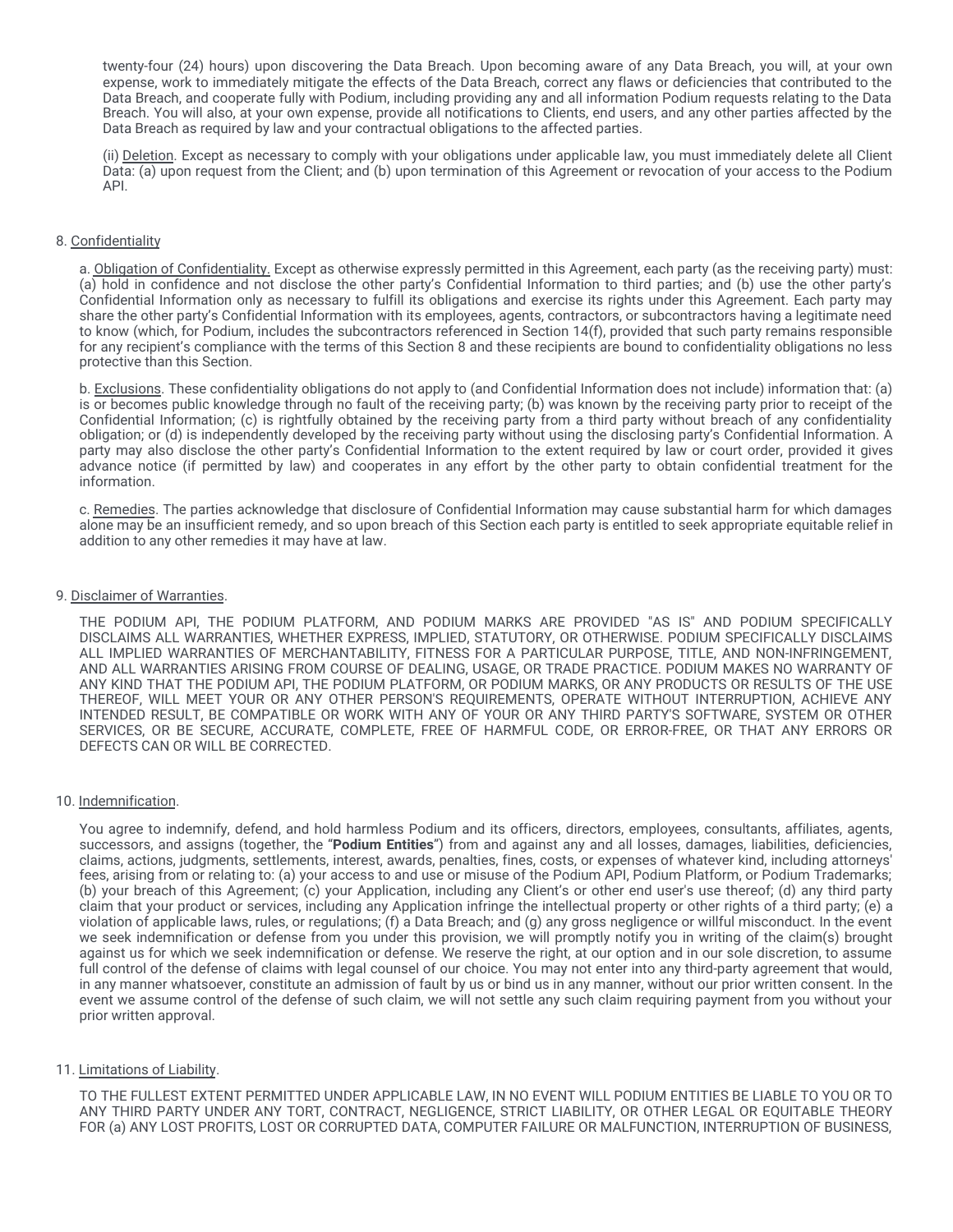OR OTHER SPECIAL, INDIRECT, INCIDENTAL, OR CONSEQUENTIAL DAMAGES OF ANY KIND ARISING OUT OF THE USE OR INABILITY TO USE THE PODIUM API; OR (b) ANY DAMAGES, IN THE AGGREGATE, IN EXCESS OF FIVE HUNDRED DOLLARS EVEN IF WE HAVE BEEN ADVISED OF THE POSSIBILITY OF SUCH LOSS OR DAMAGES AND WHETHER OR NOT SUCH LOSS OR DAMAGES ARE FORESEEABLE OR PODIUM WAS ADVISED OF THE POSSIBILITY OF SUCH DAMAGES. ANY CLAIM YOU MAY HAVE ARISING OUT OF OR RELATING TO THIS AGREEMENT MUST BE BROUGHT WITHIN TWELVE MONTHS AFTER THE OCCURRENCE OF THE EVENT GIVING RISE TO SUCH CLAIM.

## 12. Term and Termination.

a. Term. The term of this Agreement will begin when you access the Podium API or when you otherwise sign or click to accept this Agreement and will continue in effect until terminated as set forth in this Section.

b. Termination. We may immediately terminate or suspend this Agreement, any rights granted herein, and/or your licenses under this Agreement, in our sole discretion at any time and for any reason, by providing notice to you or revoking access to the Podium API and the Podium Marks. In addition, this Agreement will terminate immediately and automatically without any notice if you violate any of the terms and conditions of this Agreement. You may terminate this Agreement at any time by ceasing your access to and use of the Podium API and Podium Marks.

c. Effect of Termination. Upon termination of this Agreement for any reason all licenses and rights granted to you under this Agreement will also terminate and you must cease using, destroy, and permanently erase from all devices and systems you directly or indirectly control all copies of the Podium API, Podium Marks, and other Podium Confidential Information, as well as any and all Client Data or Customer Data then in your possession or control. You must also immediately cease: (a) your use and access to the Podium API, Podium Marks, and Podium Platform; and (b) your distribution and/or provision your Application. Upon request from Podium or a Client, as applicable, you will also provide written certification of your compliance with this section. Any terms that by their nature are intended to continue beyond the termination or expiration of this Agreement will survive termination. Termination will not limit any of Podium's rights or remedies at law or in equity.

#### 13. Non-Exclusivity; Competitive or Similar Products or Materials.

a. Non-Exclusivity. The arrangements under this Agreement are non-exclusive, and nothing in this Agreement is intended, nor should it be construed, to create any form of exclusive relationship between you and Podium. Unless the parties expressly agree otherwise in writing, each party is free to enter into similar arrangements with other parties, provided that doing so will not cause the party to violate any of its obligations under this Agreement.

b. Competitive or Similar Products or Materials. Nothing in this Agreement will be deemed or construed to preclude or otherwise limit Podium's ability to discuss, develop, or distribute, either on its own or by a third-party subcontractor, any products, services, or other materials that are similar or competitive to your products, services, or materials, including your Application. Notwithstanding the foregoing, Podium may not use your Confidential Information in discussing, developing, or distributing any such products, services, or other materials.

#### 14. **General**.

a. Assignment. This Agreement will bind and inure to the benefit of each party's permitted successors and assigns. You may not assign this Agreement without the advance written consent of Podium, which will not be unreasonably withheld. Podium may assign this Agreement without consent to an affiliate or in connection with a merger, reorganization, acquisition, or other transfer of all or substantially all of its assets or voting securities. Any attempt to transfer or assign this Agreement except as expressly authorized under this Section 14(a) will be null and void.

b. No Third-Party Rights. Nothing in this Agreement confers on any third party the right to enforce any provision of this Agreement. You acknowledge that this Agreement only permits use by you and the legal entity or entities you represent and are binding to this Agreement and not any affiliates. Furthermore, your affiliates are not permitted to use the Podium API under this Agreement unless that affiliate agrees to this Agreement individually and receives its own access to the Podium API.

c. Notices. Any notice or communication to Podium under this Agreement must be in writing. You must send any notices under this Agreement (including breach notices) to Podium [Headquarters](https://www.podium.com/contact-us/) and include "Attn. Legal Department" in the subject line. Podium may send notices to the email address(es) on record for your account or as otherwise provided by you to Podium. Podium may also provide operational notices regarding the Podium API or other business-related notices through conspicuous posting of such notice on Podium's Website. You hereby consent to receipt of electronic notices and agree that any notices, agreements, disclosures, or other communications that we send to you electronically will satisfy any legal communication requirements, including that those communications be in writing. Podium is not responsible for any automatic filtering you or your network provider may apply to email notifications.

d. Modifications. Podium may update or modify these Terms from time to time by posting a revised version on the Website or Services or by notification via the email associated with your account. If a change to these Terms materially modifies your rights and obligations, you may be required to click through the updated Terms to show acceptance and to continue to use the Services. Material modifications are effective upon the earlier of your acceptance of the modified Terms, or upon your next subsequent Subscription Term. Immaterial modifications will become effective upon posting or notification, and continued use of the Services